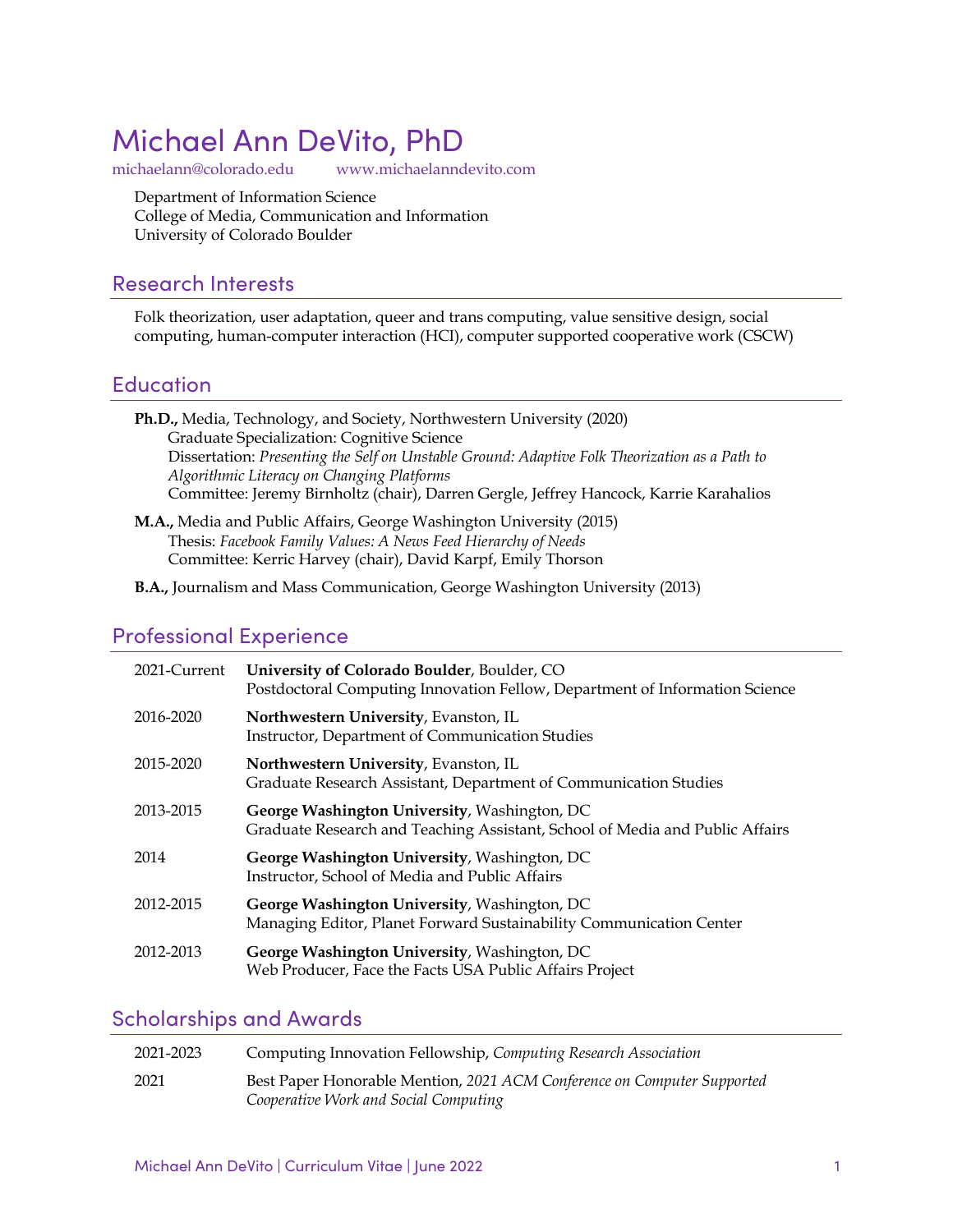| 2019      | Outstanding Graduate Instructor Award, Department of Communication Studies,<br>Northwestern University |
|-----------|--------------------------------------------------------------------------------------------------------|
| 2018-2019 | Irving J. and Laura Lee Fellowship, Department of Communication Studies, Northwestern<br>University    |
| 2013-2015 | M.A. Scholarship, School of Media and Public Affairs, George Washington University                     |

# **Publications**

#### Journal Articles *(peer-reviewed, archival)*

- [7] Michael Ann DeVito. 2022. How Transfeminine TikTok Creators Navigate the Algorithmic Trap of Visibility Via Folk Theorization. *Proceedings of the ACM on Human-Computer Interaction*, in press.
- [6] Jessica Feuston, Michael Ann DeVito, Morgan Scheuerman, Katy Weatherington, and Jed Brubaker. 2022. "Do You Ladies Relate?" Experiences of Gender Diverse People in Online Eating Disorder Communities. *Proceedings of the ACM on Human-Computer Interaction*, in press.
- [5] Michael Ann DeVito. 2021. Adaptive Folk Theorization as a Path to Algorithmic Literacy on Changing Platforms. *Proceedings of the ACM on Human-Computer Interaction*, 5, CSCW2, Article 339, 35 pages. doi: 10.1145/3476080 [Best Paper Honorable Mention]
- [4] Michael Ann DeVito, Ashley Marie Walker, and Julia R. Fernandez. 2021. Values (Mis)alignment: Exploring Tensions Between Platform and LGBTQ+ Community Design Values. *Proceedings of the ACM on Human-Computer Interaction,* 5, CSCW1, Article 88, 27 pages. doi: 10.1145/3449162
- [3] Fayika Farhat Nova, Michael Ann DeVito, Pratyasha Saha, Kazi Shohanur Rashid, Shashwata Roy Turzo, Sadia Afrin, and Shion Guha. 2021. "Facebook Promotes More Harassment": Social Media Ecosystem, Skill and Marginalized Hijra Identity in Bangladesh. *Proceedings of the ACM on Human-Computer Interaction,* 5, CSCW1, Article 157, 35 pages. doi: 10.1145/3449231
- [2] Michael Ann DeVito, Ashley Marie Walker, and Jeremy Birnholtz. 2018. 'Too Gay for Facebook': Presenting LGBTQ+ Identity Throughout the Personal Social Media Ecosystem. *Proceedings of the ACM on Human-Computer Interaction,* 2, CSCW, Article 44, 23 pages. doi: 10.1145/3274313 [26% acceptance rate]
- [1] Michael Ann DeVito. 2017. From Editors to Algorithms: A Values-Based Approach to Understanding Story Selection in Facebook's News Feed. *Digital Journalism*, 5, 6, 753-773. doi: 10.1080/21670811.2016.1178592 [4.476 impact factor]

## Conference Proceedings *(peer-reviewed, archival)*

- [4] Ashley Marie Walker and Michael Ann DeVito. 2020. "'More gay' fits in better": Intracommunity Power Dynamics and Harms in Online LGBTQ+ Spaces. In *Proceedings of the 2020 CHI Conference on Human Factors in Computing Systems* (*CHI '20*), doi: 10.1145/3313831.3376497 [24% acceptance rate] [equal co-authorship]
- [3] Michael Ann DeVito, Jeremy Birnholtz, Jeffery T. Hancock, Megan French, and Sunny Liu. 2018. How People Form Folk Theories of Social Media Feeds and What it Means for How We Study Self-Presentation. In *Proceedings of the 2018 CHI Conference on Human Factors in Computing Systems* (*CHI '18*), Paper 120, 1–12. doi: 10.1145/3173574.3173694 [25% acceptance rate]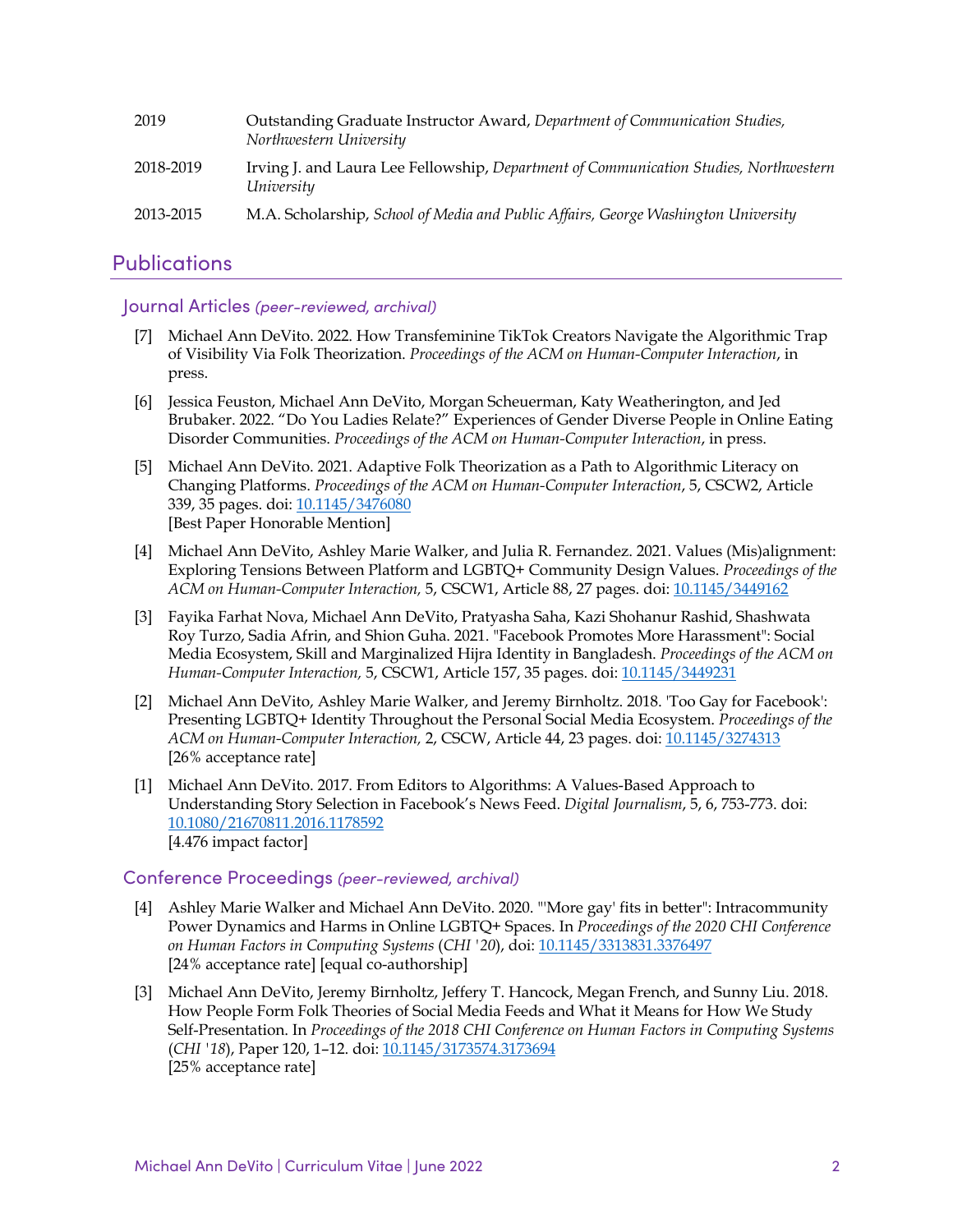- [2] Michael Ann DeVito, Darren Gergle, and Jeremy Birnholtz. 2017. "Algorithms ruin everything": #RIPTwitter, Folk Theories, and Resistance to Algorithmic Change in Social Media. In *Proceedings of the 2017 CHI Conference on Human Factors in Computing Systems* (*CHI '17*), 3163–3174. doi: 10.1145/3025453.3025659 [25% acceptance rate]
- [1] Michael Ann DeVito, Jeremy Birnholtz, and Jeffery T. Hancock. 2017. Platforms, People, and Perception: Using Affordances to Understand Self-Presentation on Social Media. In *Proceedings of the 2017 ACM Conference on Computer Supported Cooperative Work and Social Computing* (*CSCW '17*), 740–754. doi: 10.1145/2998181.2998192 [35% acceptance rate]

#### Posters and Short Works *(peer-reviewed, archival)*

- [4] Fayika Farhat Nova, Michael Ann DeVito, Pratyasha Saha, Kazi Shohanur Rashid, Shashwata Roy Turzo, Sadia Afrin, and Shion Guha. 2020. Understanding How Marginalized Hijra in Bangladesh Navigate Complex Social Media Ecosystem. In *Conference Companion Publication of the 2020 Conference on Computer Supported Cooperative Work and Social Computing* (*CSCW '20 Companion*), 353–358. doi: doi.org/10.1145/3406865.3418317
- [3] Ashley Marie Walker, Michael Ann DeVito, Kathryn E. Ringland, and Madhu Reddy. 2019. (In)visible Choices: Articulation Work and the Rise in US Maternal Mortality. In *Conference Companion Publication of the 2019 Conference on Computer Supported Cooperative Work and Social Computing* (*CSCW '19*), 403–407. doi: 10.1145/3311957.3359463
- [2] Michael Ann DeVito. 2019. User Adaptation to Constant Change in Algorithmically-Driven Social Platforms. In *Extended Abstracts of the 2019 CHI Conference on Human Factors in Computing Systems* (*CHI EA '19*), Paper DC06, 1–6. doi: 10.1145/3290607.3299082
- [1] Michael Ann DeVito. 2018. Commentary on The Other Side: Algorithm as Ritual in Artificial Intelligence by Kieran Browne and Ben Swift. In *Extended Abstracts of the 2018 CHI Conference on Human Factors in Computing Systems (CHI EA '18)*, Paper alt11, 9. doi: 10.1145/3170427.3188404

## Panels *(peer-reviewed, archival)*

- [3] Jacob Thebault-Spieker, Stevie Chancellor, Michael Ann DeVito, Niloufar Salehi, Alex Leavitt, David Karger, and Katta Spiel. 2021. Do We Fix it or Burn it Down? Towards Practicable Critique at CSCW. In *Conference Companion Publication of the 2021 Conference on Computer Supported Cooperative Work and Social Computing (CSCW '21),* in press.
- [2] Poorna Talkad Sukumar, Ignacio Avellino, Christian Remy, Michael Ann DeVito, Tawanna R. Dillahunt, Joanna McGrenere, and Max L. Wilson. 2020. Transparency in Qualitative Research: Increasing Fairness in the CHI Review Process. In *Extended Abstracts of the 2020 CHI Conference on Human Factors in Computing Systems* (*CHI EA '20*), 1–6. doi: 10.1145/3334480.3381066
- [1] Michael Ann DeVito, Jeffrey T. Hancock, Megan French, Jeremy Birnholtz, Judd Antin, Karrie Karahalios, Stephanie Tong, and Irina Shklovski. 2018. The Algorithm and the User: How Can HCI Use Lay Understandings of Algorithmic Systems? In *Extended Abstracts of the 2018 CHI Conference on Human Factors in Computing Systems* (*CHI EA '18*), Paper panel04, 1–6. doi: 10.1145/3170427.3186320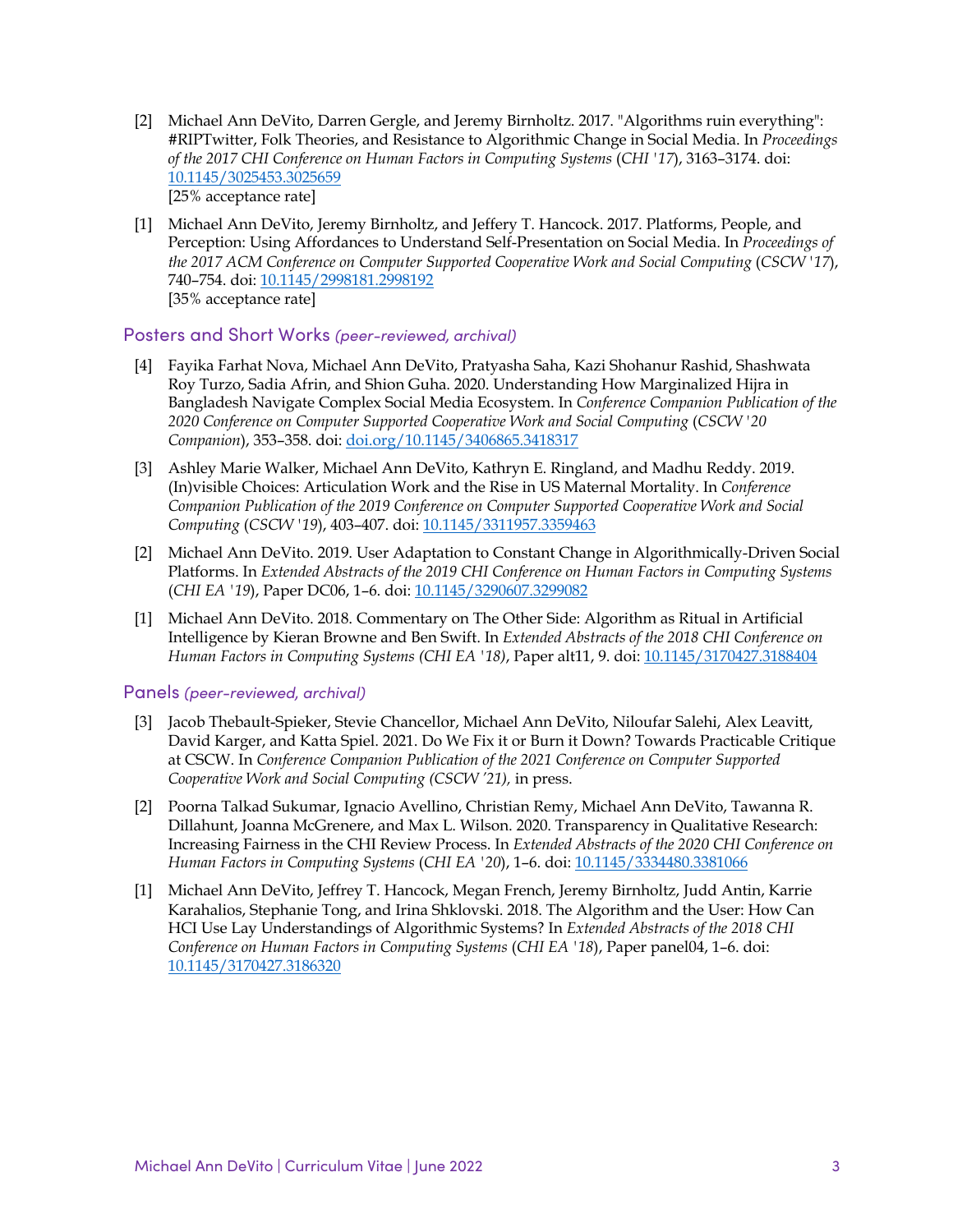## Special Interest Groups Co-organized *(peer-reviewed, archival)*

- [4] Michael Ann DeVito, Caitlin Lustig, Ellen Simpson, Kimberley Allison, Tya Chuanromanee, Katta Spiel, Amy Ko, Jennifer Rode, Brianna Dym, Michael Muller, Morgan Klaus Scheuerman, Ashley Marie Walker, Jed Brubaker, and Alex Ahmed. 2021. Queer in HCI: Strengthening the Community of LGBTQIA+ Researchers and Research. In *Extended Abstracts of the 2021 CHI Conference on Human Factors in Computing Systems* (*CHI EA '21*), Article 159, 1–3. doi: 10.1145/3411763.3450403
- [3] Michael Ann DeVito, Ashley Marie Walker, Caitlin Lustig, Amy J. Ko, Katta Spiel, Alex A. Ahmed, Kimberley Allison, Morgan Scheuerman, Briana Dym, Jed R. Brubaker, Ellen Simpson, Naveen Bagalkot, Noopur Raval, Michael Muller, Jennifer Rode, and Mary L. Gray. 2020. Queer in HCI: Supporting LGBTQIA+ Researchers and Research Across Domains. In *Extended Abstracts of the 2020 CHI Conference on Human Factors in Computing Systems* (*CHI EA '20*), 1–4. doi: 10.1145/3334480.3381058
- [2] Ashley Marie Walker, Michael Ann DeVito, Juan Fernando Maestre, Katie A. Siek, Cassie Kresnye, Ben Jelen, Patrick C. Shih, Maria Wolters, and Mona Alqassim. 2019. ARC: Moving the Method Forward. In *Extended Abstracts of the 2019 CHI Conference on Human Factors in Computing Systems* (*CHI EA '19*), Paper SIG06, 1–4. doi: 10.1145/3290607.3311763
- [1] Katta Spiel, Os Keyes, Ashley Marie Walker, Michael Ann DeVito, Jeremy Birnholtz, Emeline Brulé, Ann Light, Pınar Barlas, Jean Hardy, Alex Ahmed, Jennifer A. Rode, Jed R. Brubaker, and Gopinaath Kannabiran. 2019. Queer(ing) HCI: Moving Forward in Theory and Practice. In *Extended Abstracts of the 2019 CHI Conference on Human Factors in Computing Systems* (*CHI EA '19*), Paper SIG11, 1–4. doi: 10.1145/3290607.3311750

## Workshops Co-organized *(peer-reviewed, archival)*

- [3] Lindsey Cameron, Angele Christin, Michael Ann DeVito, Tawanna R. Dillahunt, Madeleine Elish, Mary Gray, Rida Qadri, Noopur Raval, Melissa Valentine, and Elizabeth Anne Watkins. 2021. "This Seems to Work": Designing Technological Systems with The Algorithmic Imaginations of Those Who Labor. In *Extended Abstracts of the 2021 CHI Conference on Human Factors in Computing Systems*, Article 115, 1–5. doi: 10.1145/3411763.3441331
- [2] Sarah A. Gilbert, Casey Fiesler, Lindsay Blackwell, Michael Ann DeVito, Michaelanne Dye, Shamika Goddard, Kishonna L. Gray, David Nemer, and C. Estelle Smith. 2020. Public Scholarship and CSCW: Trials and Twitterations. In *Conference Companion Publication of the 2020 Conference on Computer Supported Cooperative Work and Social Computing* (*CSCW '20 Companion*), 447–456. doi: 10.1145/3406865.3418589
- [1] Michael Ann DeVito, Ashley Marie Walker, Jeremy Birnholtz, Kathryn Ringland, Kathryn Macapagal, Ashley Kraus, Sean Munson, Calvin Liang, and Herman Saksono. 2019. Social Technologies for Digital Wellbeing Among Marginalized Communities. In *Conference Companion Publication of the 2019 Conference on Computer Supported Cooperative Work and Social Computing* (*CSCW '19*), 449–454. doi: 10.1145/3311957.3359442

#### Conference Papers, Posters, and Presentations *(peer-reviewed, non-archival)*

- [5] Ashley Marie Walker and Michael Ann DeVito. 2019. Stigma in Supportive Online Spaces: Special Challenges for Non-monosexual and Non-binary Well-Being. *National LGBTQ Health Conference*.
- [4] Megan French, Jeffrey Hancock, Sunny Liu, Michael Ann DeVito, and Jeremy Birnholtz. 2018. Confronting the unexpected: The nature and effects of attributing responsibility to social media platforms for expectancy violations. *Annual Conference of the International Communication Association.*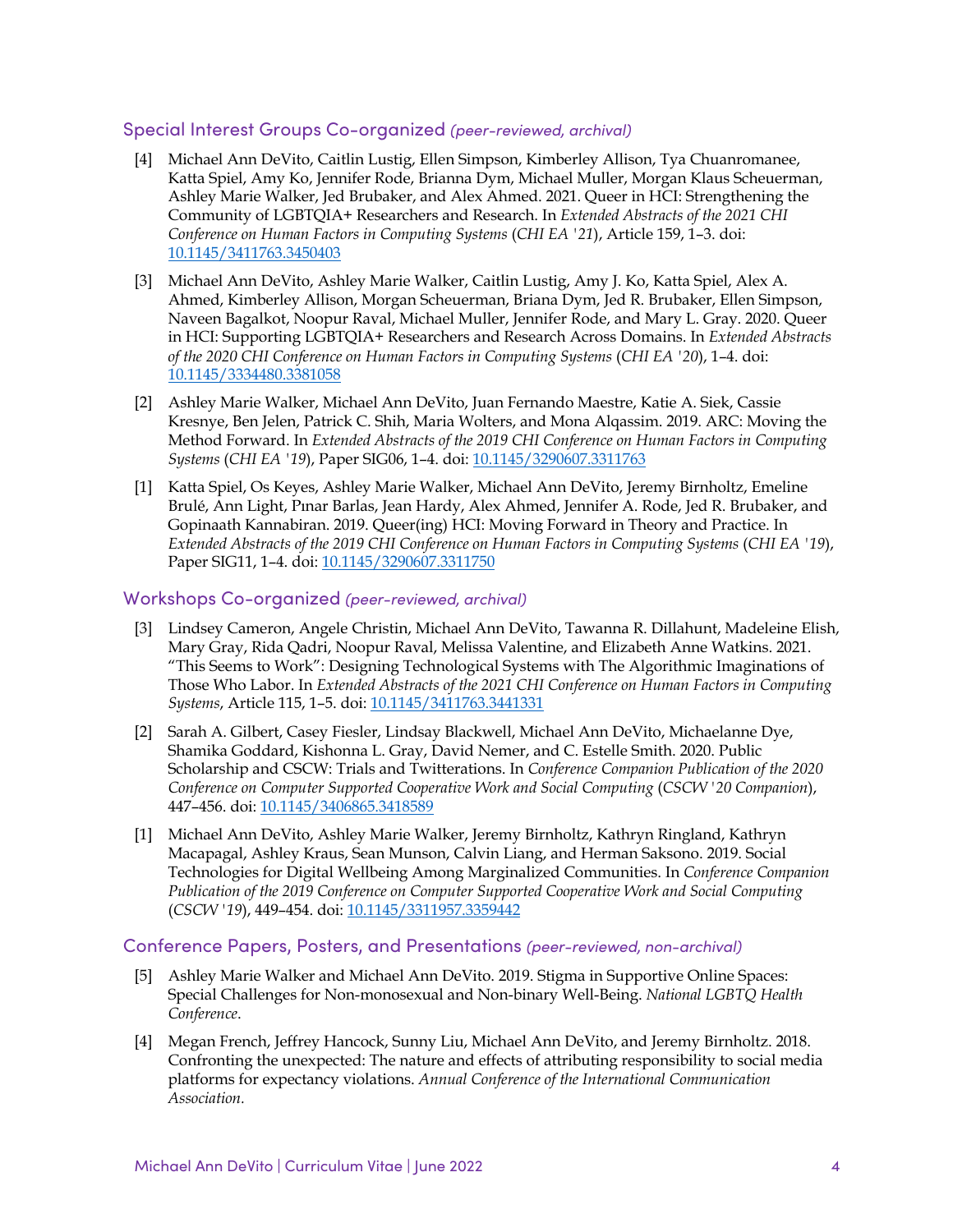- [3] Michael Ann DeVito. 2016. I Don't Want To See This: Selective Avoidance, Friend Links, and Political Filter Bubble Formation on Facebook. *Annual Conference of the Midwest Political Science Association.*
- [2] Michael Ann DeVito. 2015. The Sentimental Robot: Soldiers, Metal Psychopaths and Artificial Intelligence. *Annual Conference of the International Association for Computing & Philosophy*.
- [1] Michael Ann DeVito. 2015. Let Me Google That For You: Truth, Thought And Trust In The Age of Search Engines. *Annual Conference of the Broadcast Education Association*.

#### Workshop Papers *(peer-reviewed, non-archival)*

- [4] Michael Ann DeVito. 2019. Reporting Theoretical Sampling in Small-Scale Grounded Theory Studies: An Overly-Honest Methodological Transparency Experiment & Reflection. *Qualitative Research Methods for CSCW: Challenges and Opportunities Workshop, CSCW 2019.*
- [3] Michael Ann DeVito. 2018. Folk Theories as a Contextual Lens on Privacy and Audience Management. *Privacy in Context Workshop, CSCW 2018.*
- [2] Michael Ann DeVito. 2017. Supporting Algorithmic Literacy with User Curiosity-Prompting Design. *Designing for Curiosity, CHI 2017.*
- [1] Michael Ann DeVito. 2017. Implications for Theory: Creating a Virtuous, Multidisciplinary Cycle. *Theory Transfers, CSCW 2017.*

## Invited Talks

#### **External**

Empowering Marginalized Users Through Strategic Adaptation: The Case for Folk Theorization-Based Algorithmic Literacy. *Institute of Communication, Culture, Information, and Technology, University of Toronto, March 2022.*

Empowering Marginalized Users Through Strategic Adaptation: The Case for Folk Theorization-Based Algorithmic Literacy. *School of Information Science, University of Texas at Austin, January 2022.*

Empowering Marginalized Users Through Strategic Adaptation: The Case for Folk Theorization-Based Algorithmic Literacy. *The Information School, University of Wisconsin-Madison, January 2022.*

Platforms, Marginalization, and Adaptation: AI-Driven Social Systems in a Queer Context. *Grads for Gender Inclusion in Computing, Cornell University, December 2021.*

Folk Theorization as a Path to Strategic Adaptation and Algorithmic Literacy on Changing Platforms. *School of Information Studies, University of Maryland College Park, October 2021.*

Using Folk Theories and Community Critique to Bridge People, Platforms, and Social Theory: The Cases of Social Media Self-Presentation and Queer Online Communities. *Department of Information Systems, University of Maryland Baltimore County, February 2020.*

Modeling Human/Platform Relationships via Folk Theorization: The Case of Social Media Self-Presentation. *School of Information, University of Texas at Austin, February 2020.*

Online Methods for Rapid Grounded Theory Work with Marginalized Populations. *Department of Computer Science, Marquette University, August 2019.*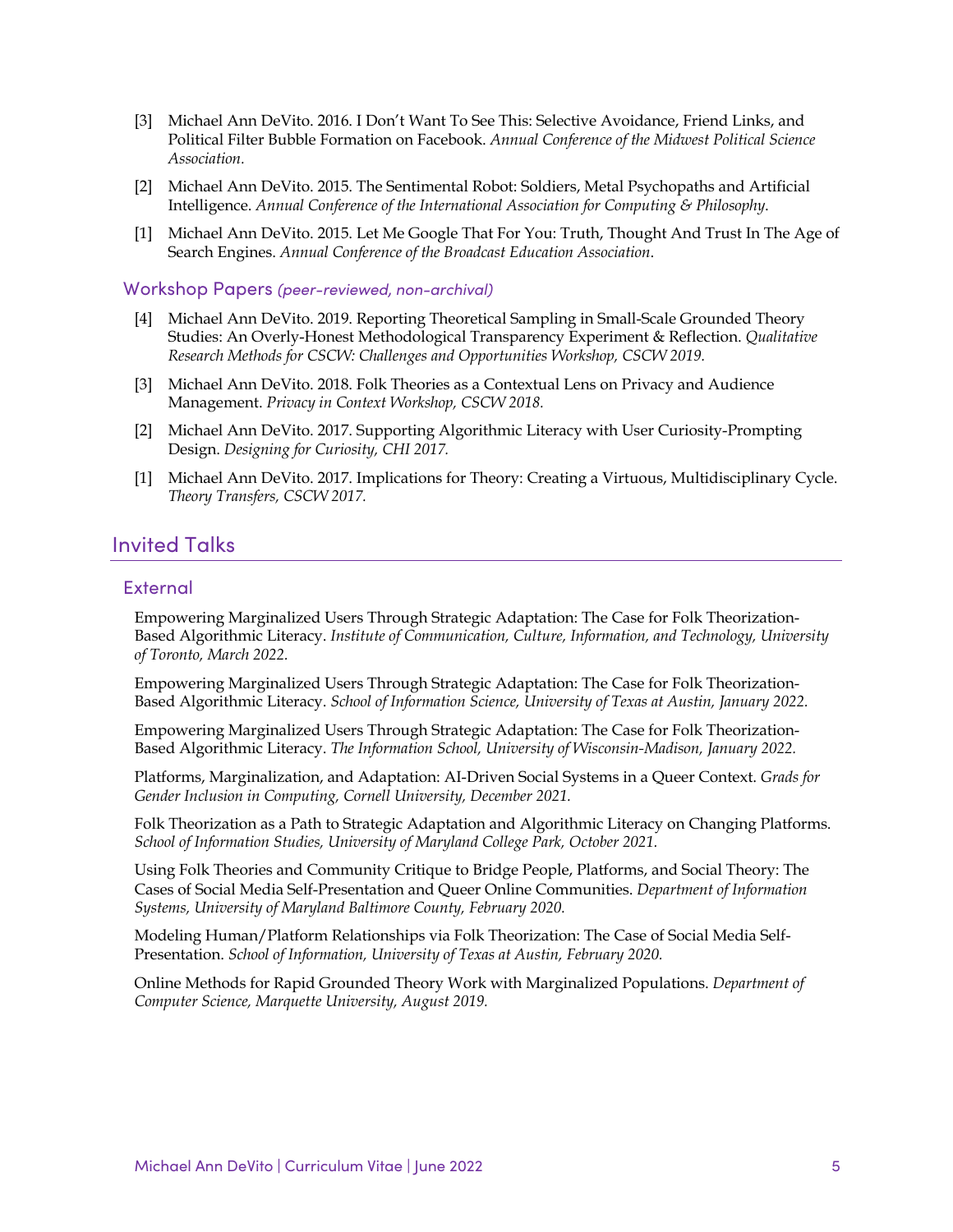#### **Intramural**

Adaptive Folk Theorization as a Path to Algorithmic Literacy. *Department of Information Science Seminar Series, University of Colorado Boulder, January 2021.*

Values (Mis)alignment. *Sexualities Project at Northwestern, Northwestern University, April 2020.*

"'More gay' fits in better": Intracommunity Stigmatization in LGBTQ+ Online Spaces. *Sexualities Project at Northwestern, Northwestern University, April 2019.*

"Too Gay for Facebook": Presenting LGBTQ+ Identity Across the Social Media Ecosystem. *Sexualities Project at Northwestern, Northwestern University, April 2018.*

"Too Gay for Facebook": Presenting LGBTQ+ Identity Across the Social Media Ecosystem. *Institute for Sexual and Gender Minority Health and Wellbeing, Northwestern University, March 2018.*

# Other Research Activities

| 2019 | Consortium for the Science of Sociotechnical Systems<br>Summer Research Institute                                |
|------|------------------------------------------------------------------------------------------------------------------|
| 2019 | CHI Doctoral Consortium<br>User Adaptation to Constant Change in Algorithmically-Driven Social Platforms         |
| 2019 | iConference Doctoral Colloquium<br>User Adaptation to Constant Change in Algorithmically-Driven Social Platforms |

# Funding

#### Small Project Grants

- **Making Online Dating Safe and Effective for Queer Cis and Trans Women via Community-Based Value Sensitive Design** (2021) Undergraduate Research Opportunities Program (UROP), University of Colorado Boulder, \$3000, 6/2021 – 8/2021
- **Making Online Dating Safe and Effective for Queer Cis and Trans Women via Community-Based Value Sensitive Design** (2021) Summer Program for Undergraduate Research (SPUR), University of Colorado Boulder, \$2175, 6/2021 – 8/2021
- **Presenting the Self on Unstable Ground** (2019) The Graduate School, Northwestern University, \$3000, 12/2018 – 12/2020
- **Participatory Design to Center LGBTQ+ Community Values in Social Platforms and Algorithms**  (2019) Sexualities Project at Northwestern Research Fund, Northwestern University, \$2,500, 5/2019 - 9/2019
- **Stigma in Supportive Online Spaces: Investigating the Disclosure and Management of Doubly-Stigmatized Gender and Sexual Identities Online Within the LGBTQ+ Community** (2018) Sexualities Project at Northwestern Research Fund, Northwestern University, \$2,500, 5/2018 – 9/2018
- **Coming Out & Being Out Cross-Platform: Investigating Queer Self-Presentation Across Multiple Social Media Channels** (2017) \$2500. Sexualities Project at Northwestern Research Fund, Northwestern University, \$2,500, 5/2017 – 9/2017
- **Facebook News Feed Values and Bias** (2015) School of Media and Public Affairs, George Washington University, \$750, 1/2015 – 5/2015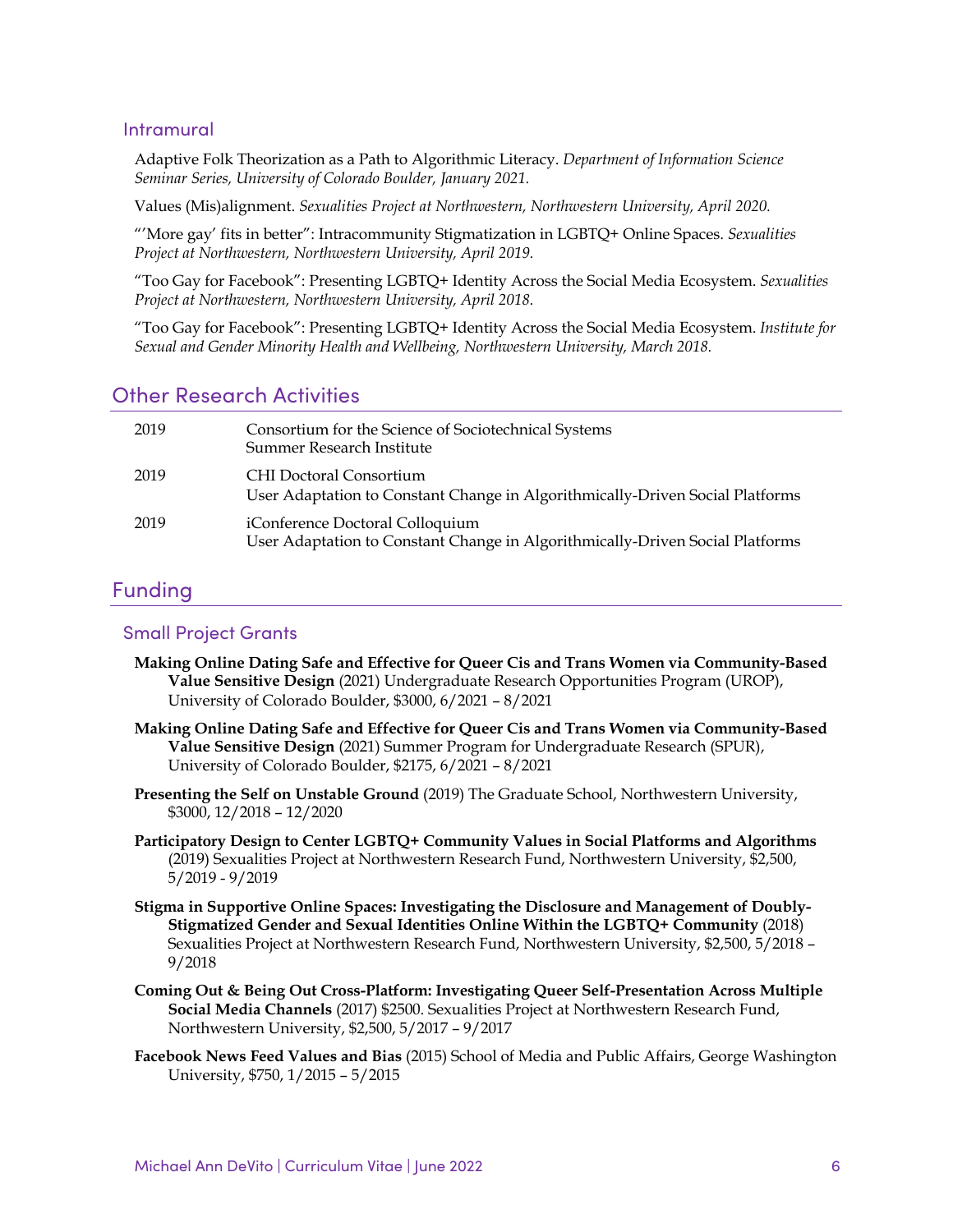# Travel Grants

Institute for Sexual and Gender Minority Health and Wellbeing, Northwestern University (2019)

Sexualities Project at Northwestern, Northwestern University (2018, 2019)

Cognitive Science Program, Northwestern University (2017)

School of Media and Public Affairs, George Washington University (2015)

# Teaching

## **Training**

**Graduate Teaching Certification (2013)** Graduate Teaching Assistantship Program (GTAP) George Washington University, Washington DC

## Northwestern University

Digital Media Module Graduate Fellow, Communication Studies, 2019-2020 *Mentor for Social Computing/HCI Students in the Communication Studies Program*

Research Experience for Undergraduates Coordinator, Social Media Lab, 2016-2020 *Designed training program, coordinated training and mentorship across the lab*

#### **COMM\_ST 394 Human/Algorithm Interaction**

Course Designer & Instructor – Spring 2018, Fall 2018

## **COMM\_ST 195 Computing Everywhere**

Module Designer & Instructor for: Algorithms Everywhere – Spring 2016, Winter 2017, Winter 2018, Winter 2019 Algorithms, Categories, and Design: Dating, Gender, and Sexual Orientation – Spring 2019 Text Wrangling: Computational Approaches to Classical Communication Studies – Spring 2017

## **COMM\_ST 297 Communication and Technology**

Teaching Assistant – Fall 2016, Fall 2017, Fall 2020

#### **COMM\_ST 355 Understanding Media Markets**

Teaching Assistant – Spring 2017

#### George Washington University

- **SMPA 3195 Sustainability Reporting** Course Designer & Instructor – Fall 2014
- **SMPA 3195 Multimedia Reporting to Inform and Engage** Teaching Assistant – Spring 2013
- **SMPA 1050 Media in A Free Society** Teaching Assistant –Fall 2013

## Guest Lectures

Transfeminine TikTok Creators and the Algorithmic Trap of Visibility. *Topics in Media Technology: Race, Gender and Digital Technologies, Lauren Britton-Steele, Ithaca College, April 2022.*

Transfeminine TikTok Creators and the Algorithmic Trap of Visibility. *Gender, Media, and Technology, Elizabeth Peden, University of Toronto, March 2022.*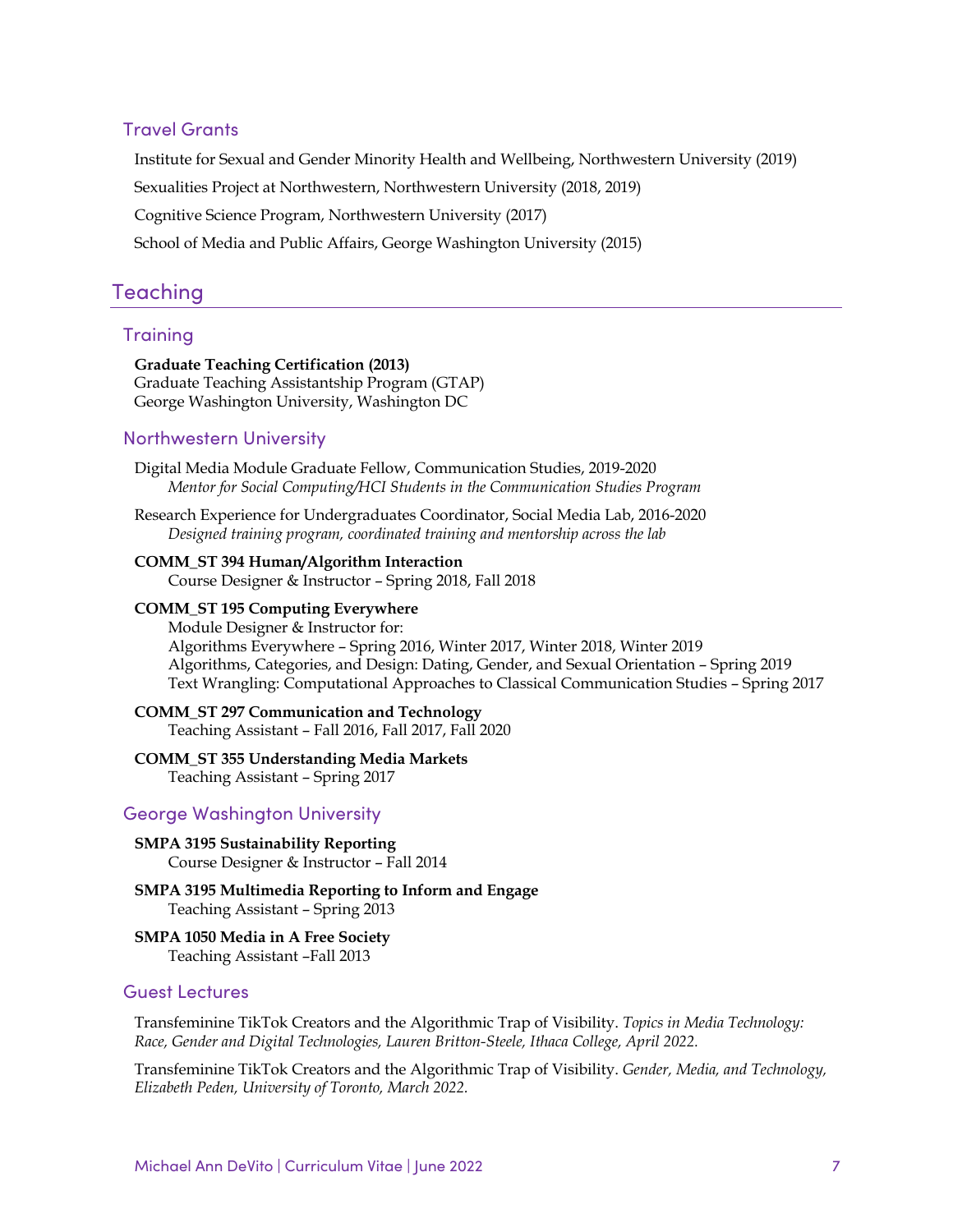Folk Theories as a Visibility Tool for Transfeminine TikTok Creators. *Online Communities, Nazanin Andalibi, University of Michigan, February 2022.*

Folk Theorization as a Path to Algorithmic Literacy. *Interpersonal and Psychological Implications of Social Media, Oliver Hamison, University of Michigan, November 2021.*

How We Adapt: Transfeminine Creator Folk Theories of TikTok. *Communication and Technology, Jeremy Birnholtz, Northwestern University, November 2021.*

Folk Theorization as a Path to Strategic Adaptation and Algorithmic Literacy on Changing Platforms. *The Information Society, Jacob Theibault-Spiker, University of Wisconsin Madison, October 2021.*

Online Methods for Qualitative Work with Marginalized Communities: Intracommunity Discrimination and Design Values in a Queer Context. *Participatory Design and Research With Vulnerable Populations, Angela Smith, University of Texas at Austin, October 2021.*

Missing the Context, Solving the Wrong Problem: How Algorithmic Systems Fail Minority Groups. *Special Topics In Computer Science, Robin Burke, University of Colorado Boulder, March 2021.*

Forming Research Questions on Complex Topics: The Case of Algorithmic Self-Presentation*. Social Media and Online Social Interactions, Alice Zhang, Northwestern University, October 2019.*

Folk Theories: A Cool Thing Humans Do To Adapt To Technology. *Communication and Technology, Jeremy Birnholtz, Northwestern University, September 2019.*

From Interviews to Findings: Levels of Analysis in Grounded Theory Studies. *Graduate Qualitative Methods, Anne Marie Piper, Northwestern University, January 2019.*

Folk Theories: A Tool for Self-Presentation in an Age of Algorithms. *Communication and Technology, Jeremy Birnholtz, Northwestern University, October 2019.*

People (Sort of) Know Stuff: Values, Ethics, Needs, and How to Know What Your Users Don't Know About Themselves. *Intro to Human-Computer Interaction, Jordan Eschler, Northwestern University, January 2018.*

# **Service**

## Conference Committees

Program Committee (Papers), CHI 2023

Program Committee (Papers), CSCW 2021, 2022

Organizing Committee (Meta Co-Chair), CSCW 2020, 2021

General Chair and Program Co-Chair, InfoSocial Graduate Research Conference, 2016-2017

#### Student Volunteering

CSCW 2019

#### Conference Reviewing

CHI 2017\*, 2018\*, 2019, 2020\*, 2021\*, 2022\* CSCW 2018, 2019\*, 2020\*, 2021\*, 2022\* DIS 2022

*\*Received special recognition for outstanding reviews*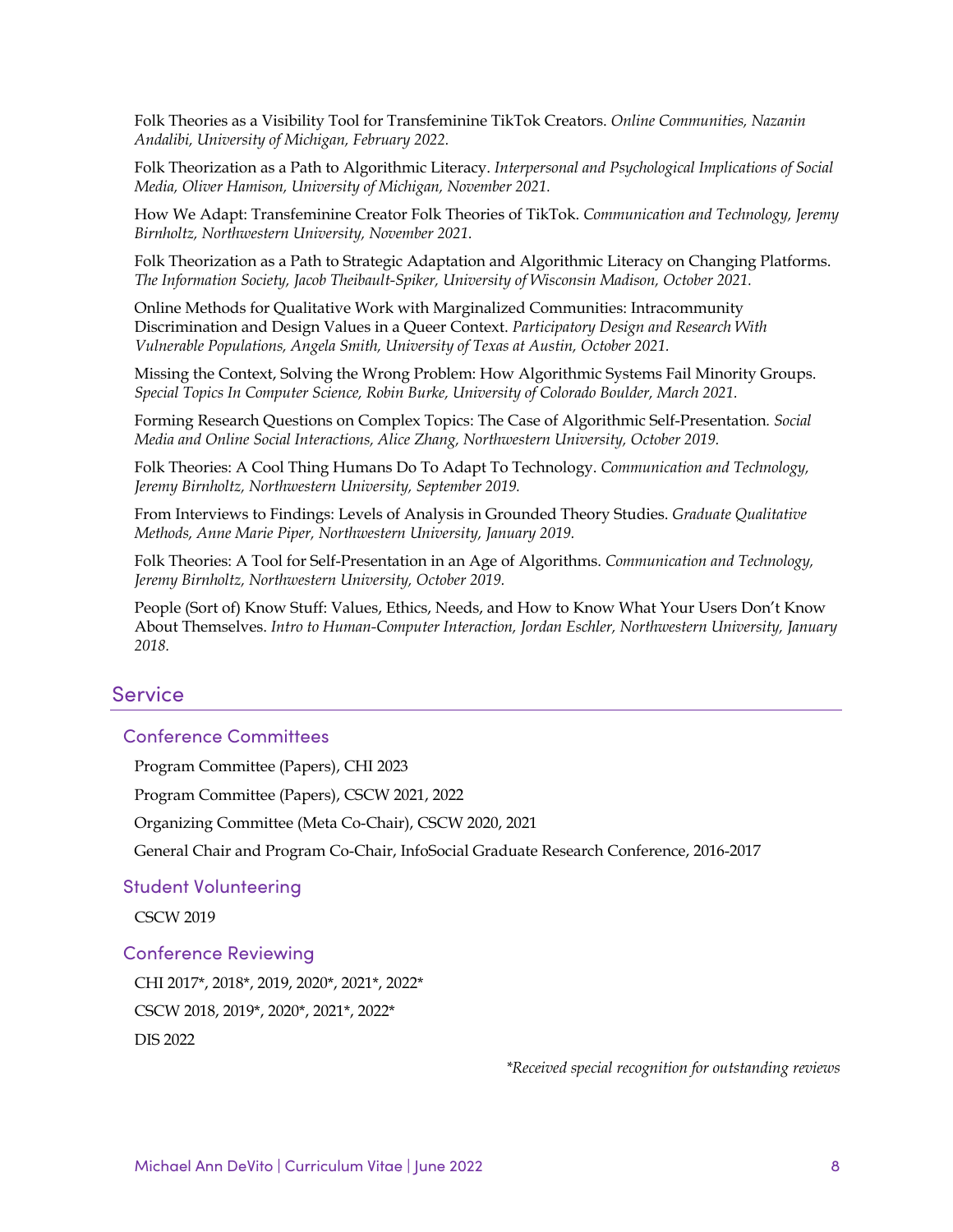## Journal Reviewing

Digital Journalism (2017, 2018, 2021) Social Science Computer Review (2018, 2021) Journal of Adolescent Research (2018, 2019, 2020) Information, Communication and Society (2019) ACM Transactions on Computer-Human Interaction (2021) ACM Transactions on Social Computing (2019) Human-Computer Interaction (2019) Telematics and Informatics (2020) Computers in Human Behavior (2021) New Media and Society (2021) Journal of Computer-Mediated Communication (2021) Social Media and Society (2021, 2022) Interacting With Computers (2022)

# Research Mentoring

Mentor & Co-organizer, *ACM Queer and Trans in HCI Mentoring Program, 2021-2022*

#### External Partnerships

Ashlee Milton, Ph.D., Computer Science, University of Minnesota Leah Ajmani, Ph.D., Computer Science, University of Minnesota Adrian Petterson, Ph.D., Information Science, University of Toronto Tan Gemicioglu, B.S., Human Centered Computing, Georgia Tech

## University of Colorado Boulder

Christen Malloy, B.A., Computer Science Cade Ponder, B.S., Creative Technology & Design Priscilla Hopper, B.S., Information Science Marianna Benitez, B.S., Architectural Engineering Lucy Sondheim, B.A., Psychology Bianca Perez, B.A., Media Production

#### Northwestern University

Faalon Andrews, B.S., Communication Studies Amanda Davis, B.A., Psychology Huy Do, B.S., Communication Studies Matthew Fadden, B.S., Communication Studies Samantha Hassett, B.A., Communication Studies Bennett Hensey, B.S., Integrated Engineering Studies Emily Hoecker, B.S., Education and Social Policy Rachel Horowitz, B.A., Communication Studies Yuting Jing, B.S., Communication Studies and Psychology